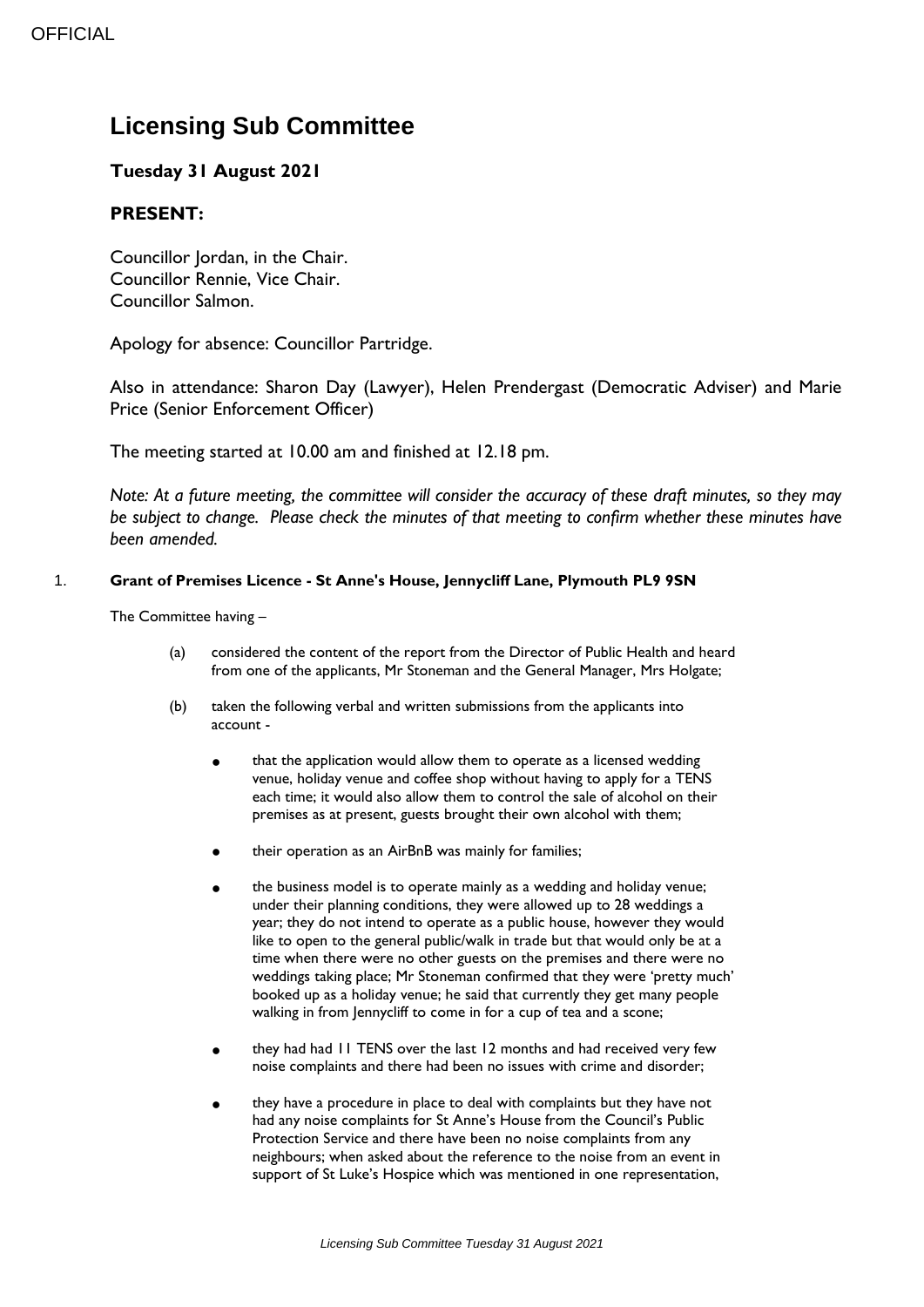Mr Stoneman confirmed that he recalled that this was in April 2019; he said that the noise was from a stereo being used by workmen who were erecting equipment at the time and once they were aware of the problem, the music was immediately turned off; Mr Stoneman said that he lives on site and that all complaints come to him; the General Manager, Mrs Holgate had only been appointed in the last month; Mr Stoneman said the general noise referred to in the representations was from Jennycliff car park which was unsupervised and also from the football pitch;

with regards to representations about potential problems from off sales, Mr Stoneman said there was an off licence about 200 yards away down the road from his premises and he suspected that this would be the place from which people would tend to purchase take away alcohol; in addition, the premises was a gated property and most of the alcohol is to be sold to guests staying at the house; the written response to the notice of hearing submitted by the applicants stated that they disagreed that patrons would purchase alcohol to consume at Jennycliff because their prices would be too high; the provision of take away alcohol is intended for visitors who may wish to take home a bottle of wine at the end of their visit;

all on sales will be required to be consumed within their licensable area and open vessels are not to be removed from the premises;

- regarding the hours of operation applied for, these were considered to be normal hours for a wedding venue; generally, when they have a wedding most people stay on the premises and they strictly enforce the requirement for any guests staying to be inside by 11pm; the extra hour until midnight they will be open to the public, will be as a winding down/drinking up period; Mr Stoneman explained that the premises had had to close for 18 months during lockdown however, had he had an alcohol licence he would have been able to trade during this period;
- in relation to music, they have a decibel restriction on their planning consent and the equipment they have has a noise limiter on it; they are also in the process of installing CCTV cameras which turned towards noise; they have been working with Environmental Health on their planning application regarding sound levels; Mr Stoneman has been in contact with the police about the CCTV and has acted on their requests for extra cameras to be installed;
- the maximum capacity for the premises is around 150 people;
- notices will be in situ asking patrons to keep noise levels down when leaving and also the noise levels of patrons will be monitored on a regular basis by a senior member of staff; during questioning Mr Stoneman confirmed that these checks will be carried out every couple of hours or so and more often in the evening; the checks will be conducted by walking around the premises;
- toilet facilities are based in the main house for guests and visitors;
- the only lights that are left on overnight are security lights that go along with the security cameras;
- in relation to the pool area, it was confirmed that 9pm is the latest time that children would be allowed in that area and they must be accompanied by an adult; as regards supervising the pool area when alcohol was being served, there will always be bar staff working there and the bar overlooks the pool; they would only allow plastic cups and cutlery in the pool area; the pool would only be open when they had families using their AirBnB facility; when they have weddings, it is covered over and becomes a solid dance floor;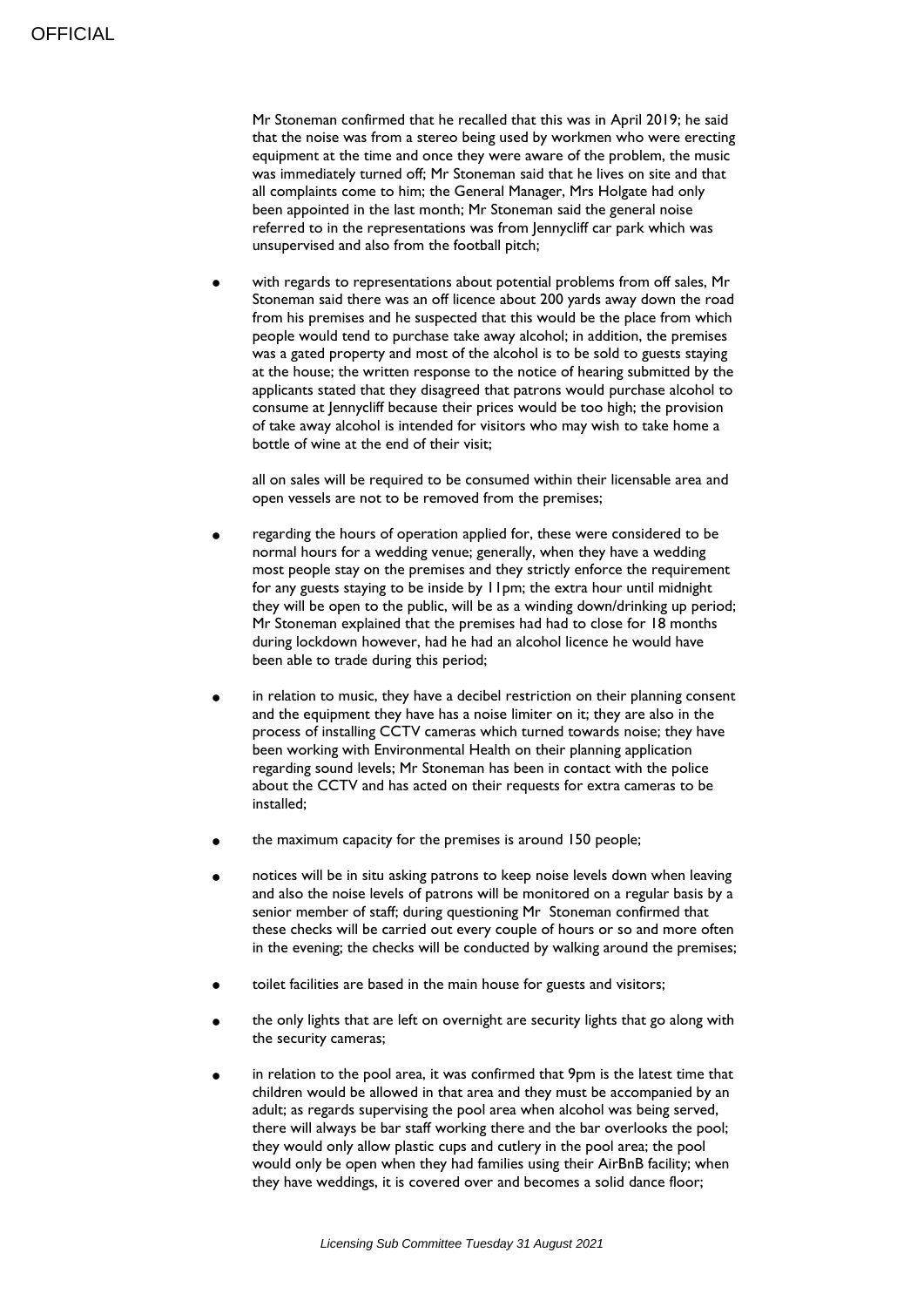- with regard to the concern about the area having narrow lanes and no pavements, Mrs Holgate stated that most guests will not be leaving the property as they will be staying on site; however, whenever anyone books a wedding and has guests who will not be staying it will be suggested that they book a mini bus or pre book a local taxi;
- the premises has adequate on-site parking with provision for around  $30 40$ cars;
- (c) taken the following representations from other parties into account as detailed below
	- concerns that the off sale facility wil lead to people purchasing alcohol and then having a 'private party' on Jennycliff (an area that is popular with families); this could lead to littering and anti-social behaviour in the area; whilst this was considered to be relevant to the licensing objectives of prevention of public nuisance and prevention of crime and disorder, the Committee did not consider that granting the licence would undermine these licensing objectives having taken into account the applicants' business model with regards to the pricing of alcohol to deter casual take away of alcohol, that the intention of the off sale provision was for guests to be able to take a bottle home after a visit and that there was another off licence within walking distance of the property;
	- the on and off sales of alcohol will create additional noise and anti-social behaviour in the property grounds and that the noise from the premises would continue well after midnight as customers purchase refreshments and alcohol to take away; this was considered to be relevant under the licensing objective of prevention of public nuisance; in light of the fact that the applicants had confirmed that the maximum capacity was 150 people and given that the premises were situated in a quiet residential area and that noise travelled much more easily at night, the Committee considered that it was appropriate to impose the conditions below to ensure that noise from patrons did not create any problems for local residents, thus ensuring the promotion of the licensing objective; the conditions would also give the applicant the control over his patrons that he said he wanted during his submissions;

Condition -

- any outside bar must stop serving at 10.30pm;
- at 10.30pm the management must start encouraging the patrons to move inside, so as to ensure that the grounds are clear of patrons by 11pm;
- the issue of an alcohol licence may encourage people to shortcut through the estate and engage in undesirable inebriated behaviour; the lack of immediate public transport or access to the bus routes would exacerbate this; whilst the Committee considered that this was potentially relevant under the licensing objective of prevention of public nuisance, the Committee did not consider that granting the licence would undermine this licensing objective given the business model and layout of the premises;
- there is no street lighting and no pavements on the roads in the area, cars regularly drive up the narrow one way piece of road fast and others have also been seen trying to drive the wrong way down the one way street on exiting the premises; this would pose a risk to life for inebriated pedestrians and the drivers; this was considered to be relevant under the licensing objective of public safety; it was therefore considered appropriate to impose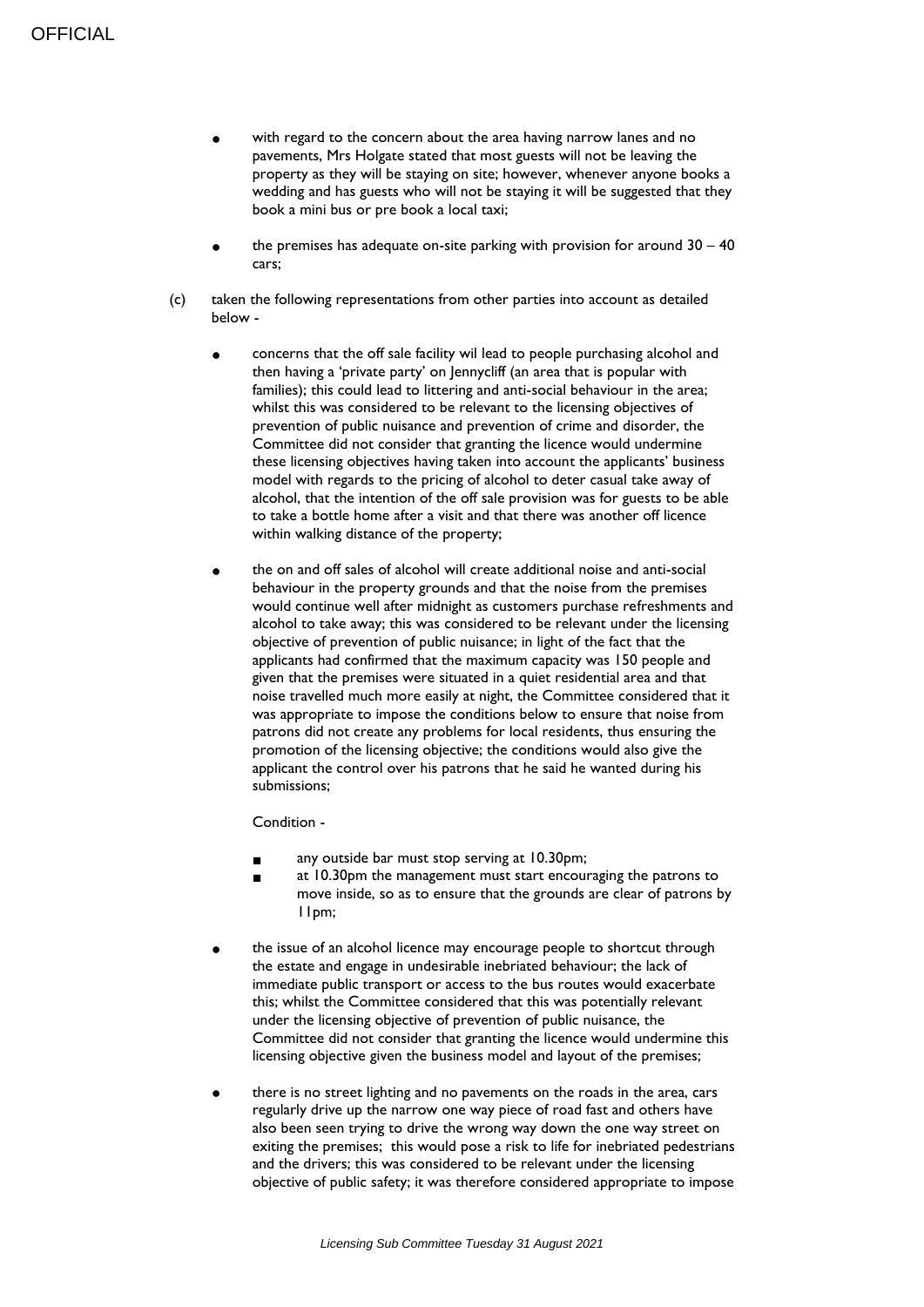the following condition to promote this licensing objective -

Condition -

- the premises licence holders must ensure that signs are placed at the exit to their property reminding -
	- $\Diamond$  drivers to turn right on exit;<br> $\Diamond$  pedestrians to take care on e
	- pedestrians to take care on exit and be aware of traffic on the road;
- there were no toilets indicated on the plan of the venue and as alcohol is being supplied toilets should be too because the public toilets at Jennycliff car park are closed in the evening; this was considered to be relevant to the licensing objective of prevention of public nuisance however, the Committee was satisfied that there was sufficient toilet provision on the premises;
- limited parking is available at the property and it is possible that the venture will attract many cars; the car park at Jennycliff is often completely full on a summer's day, so there is a risk of people resorting to on street parking in the area; parking on verges would endanger public safety and hinder emergency vehicles trying to pass; this was considered to be relevant to the licensing objectives of prevention of public nuisance and public safety; however, the Committee was satisfied that the applicants have sufficient parking provision on site; additionally, any problems with parking in that area would be dealt with under other legislation;
- closing at midnight has the potential for noise to increase dramatically; the residents of Stamford Close are subject to motorbikes and cars racing around the area; a late night venue for food and drink will attract more people and cause additional sleepless nights for local residents; the potential increase in traffic from the venue and leaving after midnight could exacerbate the current disorder caused by cars; whilst this was considered to be relevant under the licensing objectives of prevention of public nuisance and public safety, the Committee did not consider that granting the licence would undermine the licensing objectives given the conditions contained within the operating schedule that there would be signage asking patrons to leave quietly and the additional conditions within this decision;
- the premises are located next to Stamford Close housing estate (82 properties, seven properties were within a few metres of the house and garden), the nearest house is 50m away; noise from its operation as an AirBnB is sometimes intrusive even though the numbers of guests is relatively small; the measures in the operating schedule will not be sufficient to protect the current peaceful environment even if they are adhered to; St Luke's hospice is nearby and is deserving of respect for the patients need for a calm environment; there will be noise caused by the erection of the bar in the pool area; there have been existing problems of noise from people's voices with the use of the area by AirBnB guests; the second external bar will mean that noise from patrons will also cause noise problems, as it will bring patrons round to the front of the building; residents mentioned praying for rain so as to keep the noisy neighbours indoors; there had been problems in the past with loud music, raucous screams, loud partygoers and fireworks going off at all hours disturbing sleep; this was considered to be relevant to the licensing objective of prevention of public nuisance however, the Committee considered that the conditions detailed above to address potential issues with noise would ensure the promotion of the licensing objectives;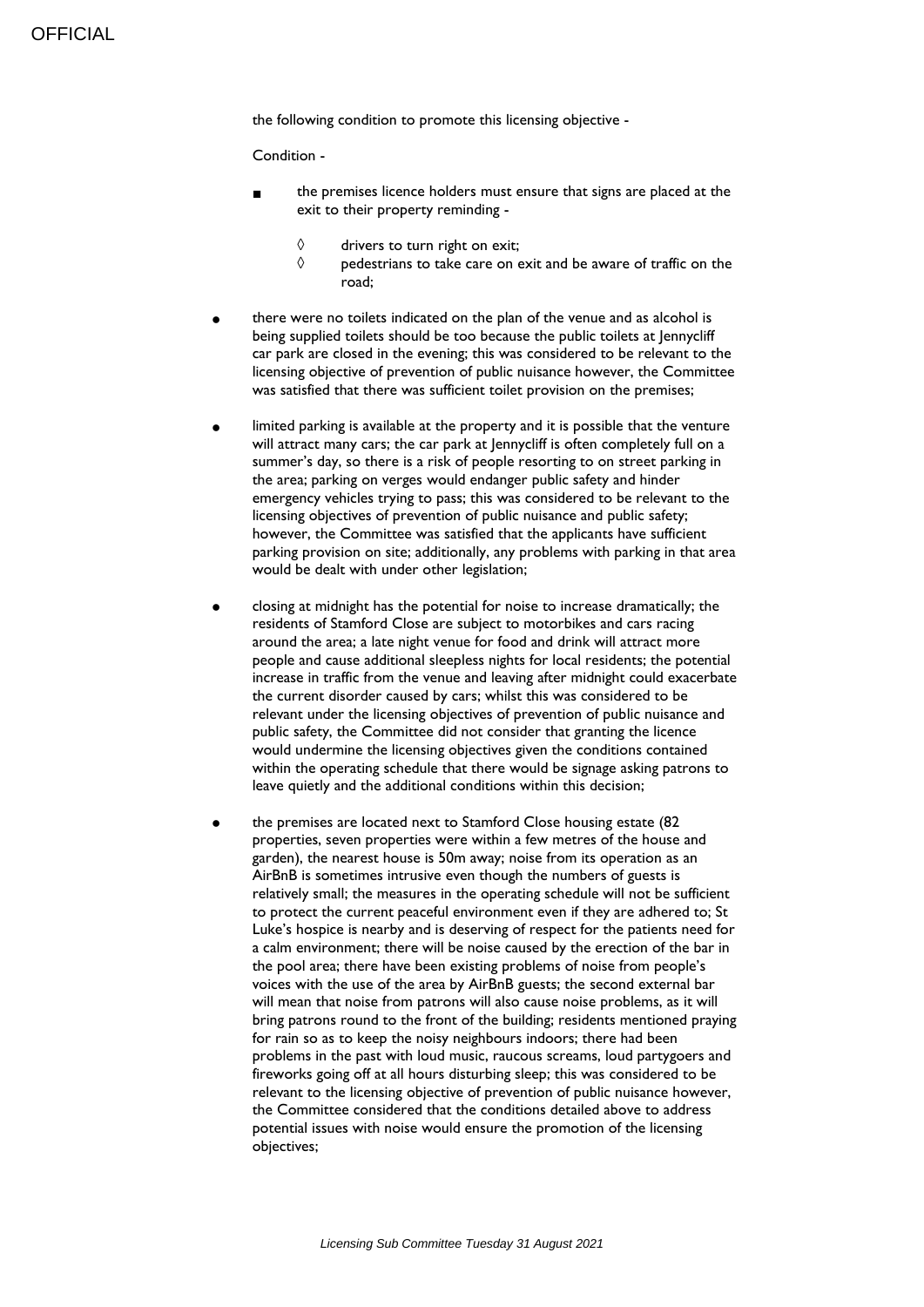- late night refreshment being provided on and off the premises between 11pm and midnight would cause excessive noise levels; there had already been issues with guests of the property playing music and partying outside at 12.30am; this was considered to be relevant to the licensing objective of prevention of public nuisance however the Committee considered that the conditions above would address potential issues with noise and would ensure the promotion of the licensing objectives;
- the opening hours will cause excessive vehicle and foot traffic noise issues; whilst the Committee considered that this was potentially relevant under the licensing objective of the prevention of public nuisance, the Committee did not consider that granting the licence would undermine this licensing objective given the applicants' intended business model;
- children are at a higher risk of harm when alcohol is consumed; they are at risk in close proximity to the swimming pool which is enclosed and therefore not visible to anyone who is not poolside; this was considered to be relevant to the licensing objectives of protection of children from harm and public safety; the Committee considered that in order to ensure the promotion of these licensing objectives it was appropriate for the following condition to be imposed -

Condition: When the pool bar is in use and the pool is not covered by solid flooring (temporary for otherwise) -

- a member of staff must be present and able to monitor the pool, and
- life-saving equipment must be easily available in the pool area and the member of staff must be trained in the use of that equipment:
- granting the licence could lead to public disorder and increased crime and disorder within the locality, as a result of over saturation of establishments in the area; there are currently six establishments within walking distance of St Anne's House; whilst this was relevant to the licensing objectives of the prevention of public nuisance and the prevention of crime and disorder, the Committee noted that there were no representations from the Responsible Authorities on this point and there was no evidence of any current problems of this type in the area;
- (d) disregarded the following as not being relevant to any of the licensing objectives
	- how the house would cope with the variety of demands put on it as a wedding venue and an AirBnB;
	- alcohol consumption in the grounds was reasonable provided there was not the addition of music; midday would be a more appropriate time for alcohol sales to start;
	- the erection of the marquee would be against the Council's decision to refuse a similar application;
	- animal welfare issues:
	- the use of the bistro not being for the sole use of bistro guests;
	- no application had been made for it to be changed to a hotel;
	- it was a Grade Two Listed Building and the use was not complimentary to the building;